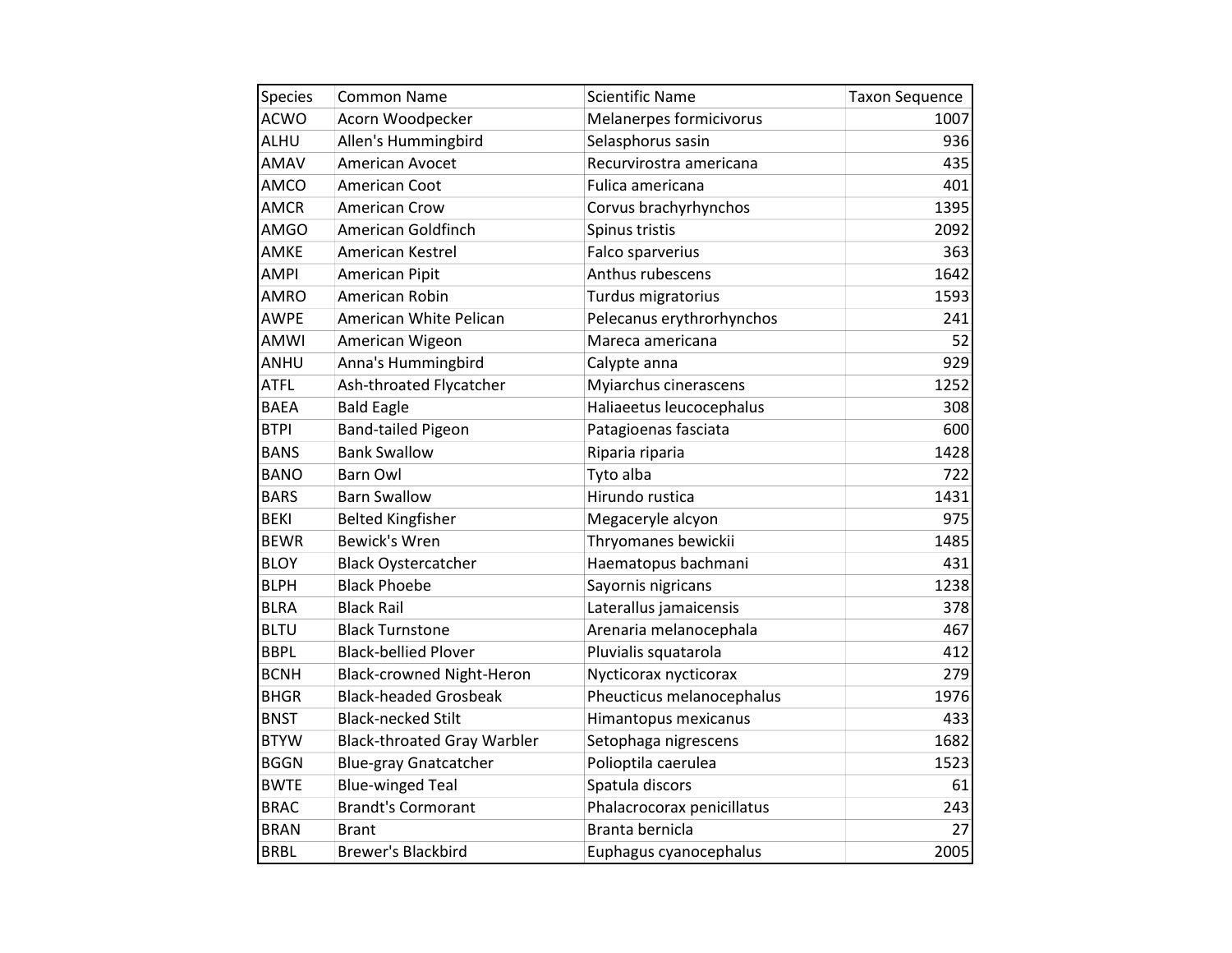| <b>BRCR</b> | <b>Brown Creeper</b>         | Certhia americana              | 1454   |
|-------------|------------------------------|--------------------------------|--------|
| <b>BRPE</b> | <b>Brown Pelican</b>         | Pelecanus occidentalis         | 242    |
| <b>BHCO</b> | <b>Brown-headed Cowbird</b>  | Molothrus ater                 | 2015   |
| <b>BUFF</b> | <b>Bufflehead</b>            | Bucephala albeola              | 89     |
| <b>BUOR</b> | <b>Bullock's Oriole</b>      | Icterus bullockii              | 2032   |
| <b>BUSH</b> | <b>Bushtit</b>               | Psaltriparus minimus           | 1449   |
| CCGO        | <b>Cackling Canada Goose</b> | Branta canadensis minima       | 35.2   |
| CAGU        | California Gull              | Larus californicus             | 526    |
| CAQU        | California Quail             | Callipepla californica         | 117    |
| CASJ        | California Scrub-Jay         | Aphelocoma californica         | 1387.2 |
| <b>CALT</b> | California Towhee            | Melozone crissalis             | 1872   |
| CANG        | Canada Goose                 | Branta canadensis              | 35     |
| <b>CAGO</b> | Canada Goose                 | Branta canadensis              | 38.2   |
| CANV        | Canvasback                   | Aythya valisineria             | 72     |
| <b>CATE</b> | Caspian Tern                 | Hydroprogne caspia             | 551    |
| CAVI        | Cassin's Vireo               | Vireo cassinii                 | 1347   |
| <b>CEDW</b> | <b>Cedar Waxwing</b>         | Bombycilla cedrorum            | 1646   |
| <b>CBCH</b> | Chestnut-backed Chickadee    | Poecile rufescens              | 1439   |
| <b>CHSP</b> | <b>Chipping Sparrow</b>      | Spizella passerina             | 1889   |
| <b>CITE</b> | Cinnamon Teal                | Spatula cyanoptera             | 62     |
| <b>CLGR</b> | Clark's Grebe                | Aechmophorus clarkii           | 169    |
| <b>CLSW</b> | <b>Cliff Swallow</b>         | Petrochelidon pyrrhonota       | 1429   |
| <b>CSJA</b> | Coast Steller's Jay          | Cyanocitta stelleri carbonacea | 1368.1 |
| <b>COGA</b> | Common Gallinule             | Gallinula galeata              | 397    |
| COGO        | Common Goldeneye             | Bucephala clangula             | 90     |
| COLO        | Common Loon                  | Gavia immer                    | 160    |
| <b>COME</b> | <b>Common Merganser</b>      | Mergus merganser               | 94     |
| COMU        | <b>Common Murre</b>          | Uria aalge                     | 571    |
| COPO        | <b>Common Poorwill</b>       | Phalaenoptilus nuttallii       | 773    |
| <b>CORA</b> | Common Raven                 | Corvus corax                   | 1407   |
| <b>COTE</b> | Common Tern                  | Sterna hirundo                 | 557    |
| COYE        | Common Yellowthroat          | Geothlypis trichas             | 1722   |
| <b>COHA</b> | Cooper's Hawk                | Accipiter cooperii             | 317    |
| DEJU        | Dark-eyed Junco              | Junco hyemalis                 | 1932   |
| <b>DOMA</b> | <b>Domestic Mallard</b>      | Anas platyrhynchos             | 55.1   |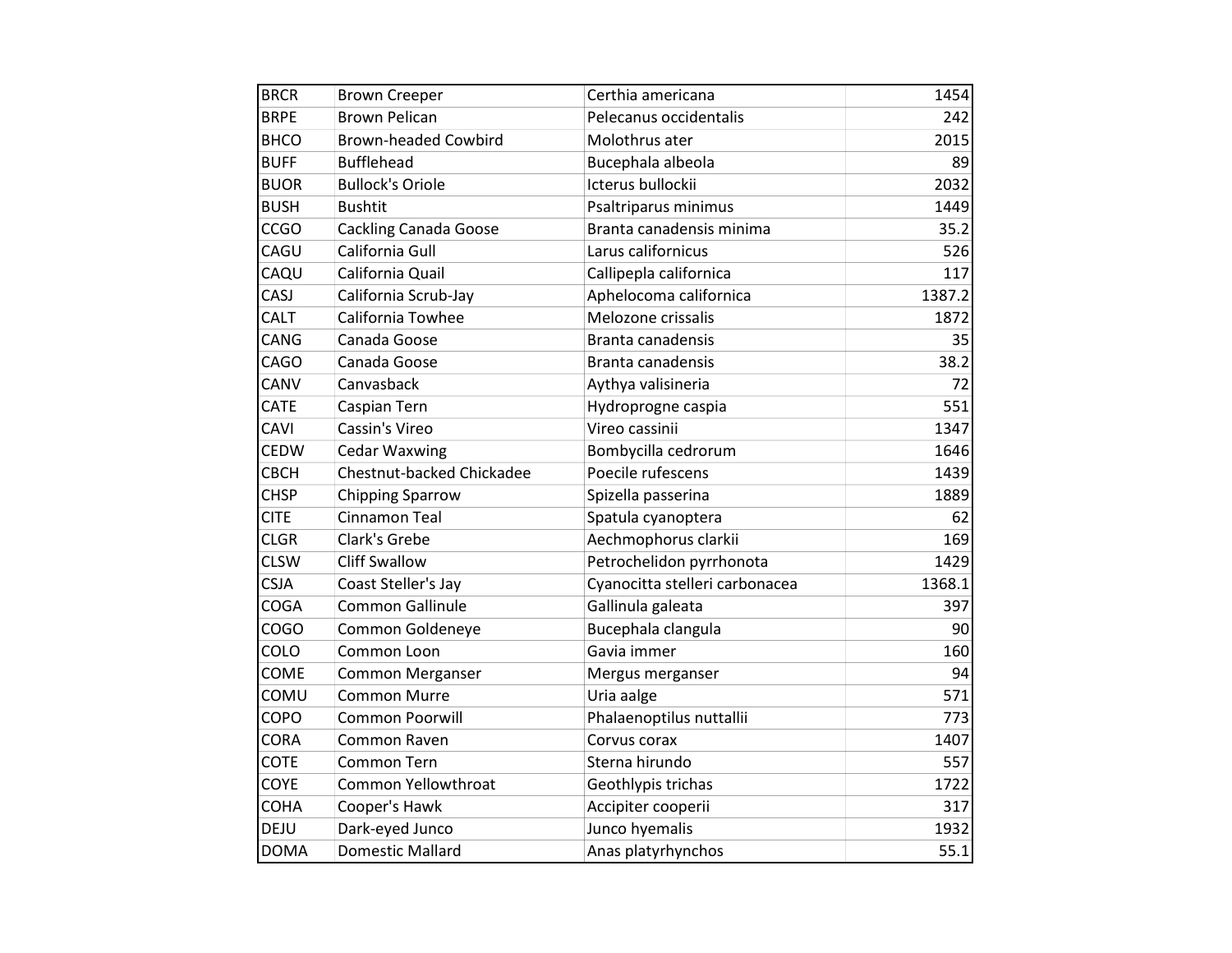| <b>DCCO</b> | Double-crested Cormorant           |                                        | 245  |
|-------------|------------------------------------|----------------------------------------|------|
| <b>DOWO</b> |                                    | Phalacrocorax auritus                  | 1031 |
| <b>DUNL</b> | Downy Woodpecker<br>Dunlin         | Dryobates pubescens<br>Calidris alpina | 485  |
| <b>EAGR</b> | <b>Eared Grebe</b>                 |                                        | 167  |
|             |                                    | Podiceps nigricollis                   |      |
| <b>ELTE</b> | <b>Elegant Tern</b>                | Thalasseus elegans                     | 563  |
| <b>EUCD</b> | <b>Eurasian Collared-Dove</b>      | Streptopelia decaocto                  | 608  |
| <b>EUST</b> | <b>European Starling</b>           | Sturnus vulgaris                       | 1630 |
| <b>FOTE</b> | Forster's Tern                     | Sterna forsteri                        | 559  |
| <b>FOSP</b> | Fox Sparrow                        | Passerella iliaca                      | 1916 |
| <b>GADW</b> | Gadwall                            | Mareca strepera                        | 49   |
| GLGU        | <b>Glaucous Gull</b>               | Larus hyperboreus                      | 534  |
| GWGU        | <b>Glaucous-winged Gull</b>        | Larus glaucescens                      | 533  |
| <b>GOEA</b> | <b>Golden Eagle</b>                | Aquila chrysaetos                      | 349  |
| <b>GCKI</b> | Golden-crowned Kinglet             | Regulus satrapa                        | 1507 |
| <b>GCSP</b> | Golden-crowned Sparrow             | Zonotrichia atricapilla                | 1930 |
| <b>GRSP</b> | <b>Grasshopper Sparrow</b>         | Ammodramus savannarum                  | 1904 |
| <b>GBHE</b> | <b>Great Blue Heron</b>            | Ardea herodias                         | 260  |
| <b>GREG</b> | <b>Great Egret</b>                 | Ardea alba                             | 264  |
| <b>GHOW</b> | <b>Great Horned Owl</b>            | <b>Bubo virginianus</b>                | 739  |
| <b>GTGR</b> | <b>Great-tailed Grackle</b>        | Quiscalus mexicanus                    | 2008 |
| <b>GRSC</b> | <b>Greater Scaup</b>               | Aythya marila                          | 77   |
| <b>GWFG</b> | <b>Greater White-fronted Goose</b> | Anser albifrons                        | 14   |
| <b>GRYE</b> | <b>Greater Yellowlegs</b>          | Tringa melanoleuca                     | 446  |
| <b>GRHE</b> | <b>Green Heron</b>                 | <b>Butorides virescens</b>             | 275  |
| <b>GWTE</b> | Green-winged Teal                  | Anas crecca                            | 69   |
| <b>HAWO</b> | Hairy Woodpecker                   | Dryobates villosus                     | 1032 |
| <b>HEEG</b> | Heermann's Gull                    | Larus heermanni                        | 520  |
| <b>HETH</b> | <b>Hermit Thrush</b>               | Catharus guttatus                      | 1573 |
| <b>HEWA</b> | <b>Hermit Warbler</b>              | Setophaga occidentalis                 | 1687 |
| <b>HERG</b> | <b>Herring Gull</b>                | Larus argentatus                       | 527  |
| <b>HOME</b> | <b>Hooded Merganser</b>            | Lophodytes cucullatus                  | 93   |
| <b>HOOR</b> | <b>Hooded Oriole</b>               | Icterus cucullatus                     | 2026 |
| <b>HOLA</b> | <b>Horned Lark</b>                 | Eremophila alpestris                   | 1410 |
| <b>HOFI</b> | <b>House Finch</b>                 | Haemorhous mexicanus                   | 2075 |
| <b>HOSP</b> | <b>House Sparrow</b>               | Passer domesticus                      | 2133 |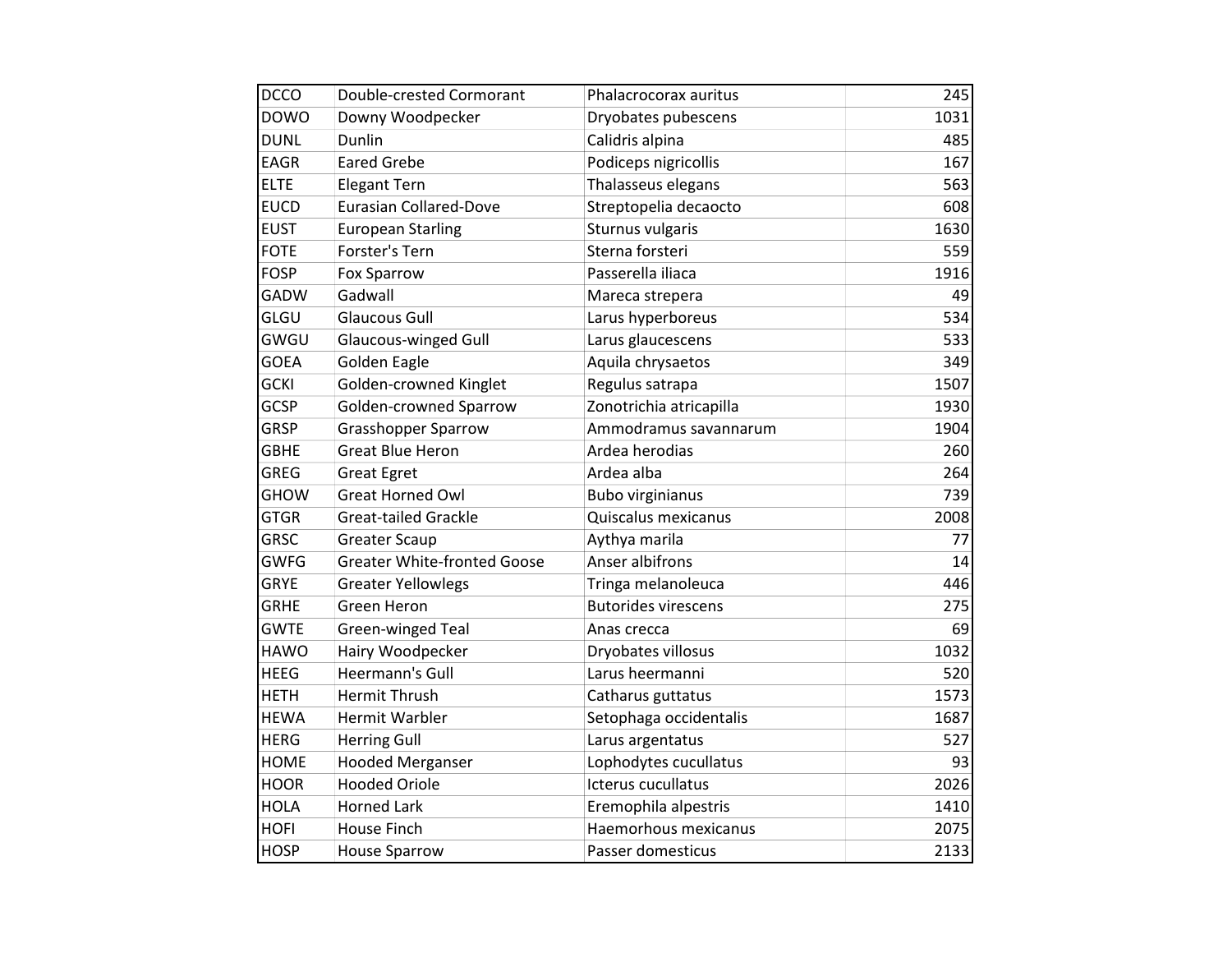| <b>HOWR</b> | House Wren                    | Troglodytes aedon           | 1487   |
|-------------|-------------------------------|-----------------------------|--------|
| HUVI        | <b>Hutton's Vireo</b>         | Vireo huttoni               | 1350   |
| KILL        | Killdeer                      | Charadrius vociferus        | 426    |
| LASP        | Lark Sparrow                  | Chondestes grammacus        | 1896   |
| <b>LAGO</b> | Lawrence's Goldfinch          | Spinus lawrencei            | 2091   |
| LAZB        | Lazuli Bunting                | Passerina amoena            | 1983   |
| LEBI        | Least Bittern                 | Ixobrychus exilis           | 256    |
| <b>LESA</b> | Least Sandpiper               | Calidris minutilla          | 478    |
| <b>LEGO</b> | Lesser Goldfinch              | Spinus psaltria             | 2090   |
| <b>LESC</b> | Lesser Scaup                  | Aythya affinis              | 78     |
| <b>LISP</b> | Lincoln's Sparrow             | Melospiza lincolnii         | 1918   |
| LOSH        | Loggerhead Shrike             | Lanius ludovicianus         | 1326   |
| LBCU        | Long-billed Curlew            | Numenius americanus         | 461    |
| LBDO        | Long-billed Dowitcher         | Limnodromus scolopaceus     | 494    |
| LTDU        | Long-tailed Duck              | Clangula hyemalis           | 88     |
| <b>MGWA</b> | MacGillivray's Warbler        | Geothlypis tolmiei          | 1721   |
| <b>MALL</b> | Mallard                       | Anas platyrhynchos          | 55     |
| <b>MAGO</b> | <b>Marbled Godwit</b>         | Limosa fedoa                | 465    |
| <b>MAWR</b> | Marsh Wren                    | Cistothorus palustris       | 1495   |
| <b>MERL</b> | Merlin                        | Falco columbarius           | 365    |
| MEGU        | Mew Gull                      | Larus canus                 | 521    |
| <b>MODO</b> | <b>Mourning Dove</b>          | Zenaida macroura            | 614    |
| <b>MUSW</b> | Mute Swan                     | Cygnus olor                 | 39     |
| <b>NOFL</b> | Northern Flicker              | Colaptes auratus            | 1047   |
| <b>NOHA</b> | Northern Harrier              | Circus cyaneus              | 312    |
| <b>NOMO</b> | Northern Mockingbird          | Mimus polyglottos           | 1608   |
| <b>NOPI</b> | Northern Pintail              | Anas acuta                  | 66     |
| <b>NRWS</b> | Northern Rough-winged Swallow | Stelgidopteryx serripennis  | 1426   |
| <b>NSHO</b> | Northern Shoveler             | Spatula clypeata            | 64     |
| <b>NUWO</b> | Nuttall's Woodpecker          | Dryobates nuttallii         | 1030   |
| <b>OATI</b> | Oak Titmouse                  | <b>Baeolophus inornatus</b> | 1444   |
| <b>OSFL</b> | Olive-sided Flycatcher        | Contopus cooperi            | 1207   |
| <b>OCWA</b> | Orange-crowned Warbler        | Leiothlypis celata          | 1664   |
| <b>UNOR</b> | Oriole sp.                    | Icterus (sp)                | 2041.4 |
| <b>OSPR</b> | Osprey                        | Pandion haliaetus           | 296    |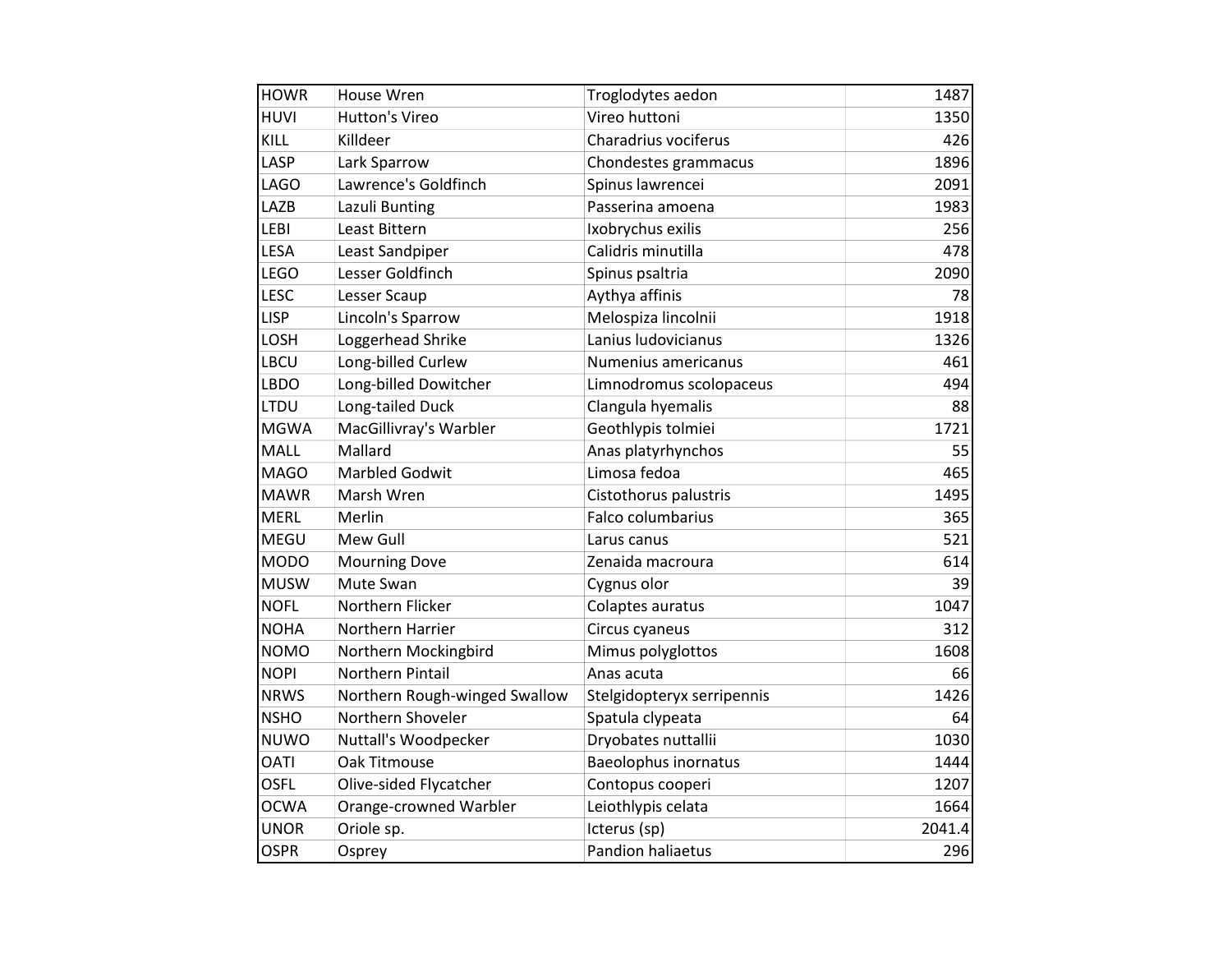| <b>PAWR</b> | Pacific Wren                  | Troglodytes pacificus   | 1493.01 |
|-------------|-------------------------------|-------------------------|---------|
| <b>PSFL</b> | Pacific-slope Flycatcher      | Empidonax difficilis    | 1231    |
| PECO        | Pelagic Cormorant             | Phalacrocorax pelagicus | 248     |
| <b>PEFA</b> | Peregrine Falcon              | Falco peregrinus        | 371     |
| <b>PBGR</b> | Pied-billed Grebe             | Podilymbus podiceps     | 163     |
| PIGU        | Pigeon Guillemot              | Cepphus columba         | 576     |
| PIWO        | Pileated Woodpecker           | Dryocopus pileatus      | 1056    |
| PISI        | <b>Pine Siskin</b>            | Spinus pinus            | 2084    |
| <b>PUFI</b> | Purple Finch                  | Haemorhous purpureus    | 2073    |
| <b>PUMA</b> | <b>Purple Martin</b>          | Progne subis            | 1411    |
| <b>PYNU</b> | Pygmy Nuthatch                | Sitta pygmaea           | 1452    |
| <b>RECR</b> | <b>Red Crossbill</b>          | Loxia curvirostra       | 2077    |
| <b>REKN</b> | <b>Red Knot</b>               | Calidris canutus        | 470     |
| <b>RBME</b> | Red-breasted Merganser        | Mergus serrator         | 95      |
| <b>RBNU</b> | <b>Red-breasted Nuthatch</b>  | Sitta canadensis        | 1450    |
| <b>RBSA</b> | <b>Red-breasted Sapsucker</b> | Sphyrapicus ruber       | 1025    |
| <b>RNGR</b> | <b>Red-necked Grebe</b>       | Podiceps grisegena      | 166     |
| <b>RNPH</b> | Red-necked Phalarope          | Phalaropus lobatus      | 502     |
| <b>RSHA</b> | <b>Red-shouldered Hawk</b>    | <b>Buteo lineatus</b>   | 334     |
| <b>RTHA</b> | <b>Red-tailed Hawk</b>        | Buteo jamaicensis       | 343     |
| <b>RTLO</b> | Red-throated Loon             | Gavia stellata          | 157     |
| <b>RWBL</b> | Red-winged Blackbird          | Agelaius phoeniceus     | 1992    |
| <b>REDH</b> | Redhead                       | Aythya americana        | 73      |
| <b>RHAU</b> | <b>Rhinoceros Auklet</b>      | Cerorhinca monocerata   | 588     |
| <b>RIRA</b> | Ridgway's rail                | Rallus obsoletus        | 380.1   |
| <b>RBGU</b> | Ring-billed Gull              | Larus delawarensis      | 522     |
| <b>RNDU</b> | Ring-necked Duck              | Aythya collaris         | 75      |
| <b>ROPI</b> | Rock Pigeon                   | Columba livia           | 593     |
| <b>RCKI</b> | Ruby-crowned Kinglet          | Regulus calendula       | 1508    |
| <b>RTHU</b> | Ruby-throated Hummingbird     | Archilochus colubris    | 925     |
| <b>RUDU</b> | <b>Ruddy Duck</b>             | Oxyura jamaicensis      | 97      |
| <b>RUHU</b> | <b>Rufous Hummingbird</b>     | Selasphorus rufus       | 935     |
| <b>RCSP</b> | Rufous-crowned Sparrow        | Aimophila ruficeps      | 1882    |
| SAND        | Sanderling                    | Calidris alba           | 471     |
| <b>SACR</b> | Sandhill Crane                | Antigone canadensis     | 406     |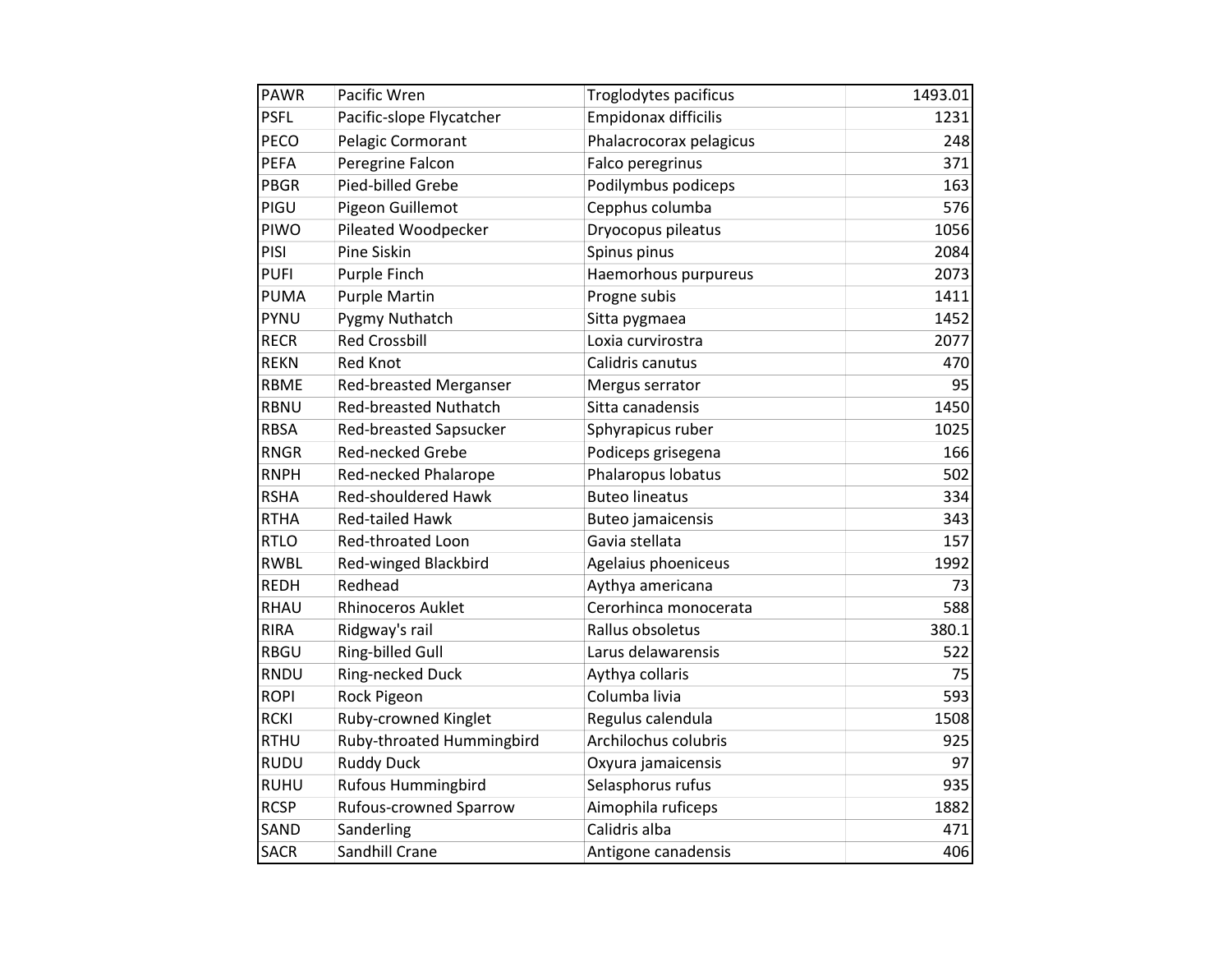| SAVS        | Savannah Sparrow              | Passerculus sandwichensis | 1900   |
|-------------|-------------------------------|---------------------------|--------|
| SPHU        | Selasphorous Hummingbirds     | Selasphorus               | 940.2  |
| <b>SEPL</b> | Semipalmated Plover           | Charadrius semipalmatus   | 423    |
| <b>SSHA</b> | Sharp-shinned Hawk            | Accipiter striatus        | 316    |
| SBDO        | Short-billed Dowitcher        | Limnodromus griseus       | 492    |
| <b>SNEG</b> | Snowy Egret                   | Egretta thula             | 269    |
| SNPL        | Snowy Plover                  | Charadrius nivosus        | 420    |
| SOSP        | Song Sparrow                  | Melospiza melodia         | 1917   |
| <b>SORA</b> | Sora                          | Porzana carolina          | 388    |
| SPOW        | Spotted Owl                   | Strix occidentalis        | 753    |
| <b>SPSA</b> | <b>Spotted Sandpiper</b>      | <b>Actitis macularius</b> | 440    |
| <b>SPTO</b> | <b>Spotted Towhee</b>         | Pipilo maculatus          | 1867   |
| <b>STJA</b> | Steller's Jay                 | Cyanocitta stelleri       | 1368   |
| <b>SUSC</b> | Surf Scoter                   | Melanitta perspicillata   | 85     |
| <b>SWHA</b> | Swainson's Hawk               | Buteo swainsoni           | 339    |
| <b>SWTH</b> | Swainson's Thrush             | Catharus ustulatus        | 1572   |
| <b>TOWA</b> | <b>Townsend's Warbler</b>     | Setophaga townsendi       | 1685   |
| <b>TRES</b> | <b>Tree Swallow</b>           | Tachycineta bicolor       | 1418   |
| TUVU        | <b>Turkey Vulture</b>         | Cathartes aura            | 292    |
| <b>UNDU</b> | Unid. Duck                    | Anatidae sp.              | 98     |
| <b>UNEM</b> | Unid. Empidonax Flycatcher    | Tyrannidae sp.            | 1237.3 |
| <b>UNHA</b> | Unid. Hawk                    | Accipitridae sp.          | 353    |
| <b>UNHU</b> | Unid. Hummingbird             | Trochilidae sp.           | 941    |
| <b>UNLG</b> | Unid. Larus Gull              | Laridae sp.               | 537    |
| PEEP        | Unid. Ringed Plover or Stint  | Charadrius/Calidris sp.   | 428.2  |
| <b>USHU</b> | Unid. Selasphorus Hummingbird | Selasphorus sp.           | 940    |
| <b>UNSP</b> | Unid. Sparrow                 | Emberizidae sp.           | 1938   |
| <b>UNSW</b> | Unid. Swallow                 | Hirundinidae sp.          | 1433.1 |
| <b>UNTH</b> | Unid. Thrush                  | Turdidae sp.              | 1575   |
| <b>XXWA</b> | Unid. Warbler                 | Parulidae sp.             | 1978.2 |
| <b>UNWO</b> | Unid. Woodpecker              | Picidae sp.               | 1066   |
| <b>UNWR</b> | Unid. Wren                    | Troglodytidae sp.         | 1503   |
| <b>UNDO</b> | <b>Unidentified Dowitcher</b> | Scolopacidae sp.          | 493    |
| <b>UNPP</b> | Unidentified peep             | Peep spp.                 |        |
| VATH        | <b>Varied Thrush</b>          | Ixoreus naevius           | 1599   |